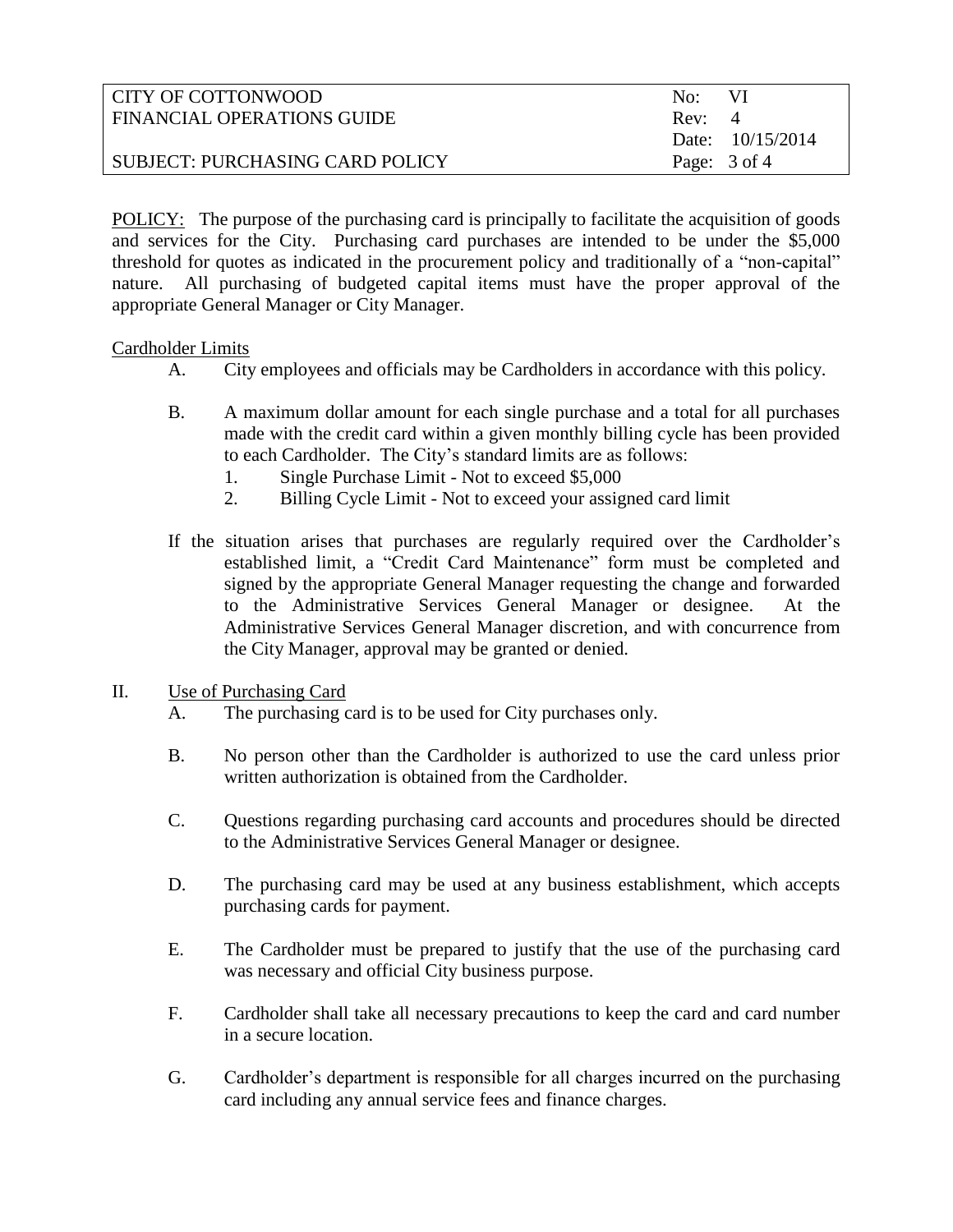| CITY OF COTTONWOOD              | No: VI |                         |
|---------------------------------|--------|-------------------------|
| FINANCIAL OPERATIONS GUIDE      | Rev: 4 |                         |
|                                 |        | Date: 10/15/2014        |
| SUBJECT: PURCHASING CARD POLICY |        | Page: $4 \text{ of } 4$ |
|                                 |        |                         |

- III. Telephone and Facsimile Orders
	- A. When placing a telephone/facsimile order, confirm that the vendor agrees to charge the card when shipment is made and not sooner. The receipt charge date should coincide with the shipping date.
	- B. All telephone/facsimile orders must be recorded and reconciled similar to any other purchase.
	- C. Request that the vendor send, via facsimile or e-mail, a copy of the invoice marked "Paid by purchasing card" or with a zero balance. The original invoice is still necessary by the Finance Department for reconciliation purposes.
	- D. NO backorders are allowed.

# IV. Documentation

- A. Documentation must be retained as a proof of purchase any time a purchase is made using the P card. These documents are to be used to verify the purchases and for reconciliation in the Commercial Card Expense Reporting application available through Well Fargo Bank Commercial Electronic Office.
- B. If, for any reason, the Cardholder does not have documentation for a transaction, the Cardholder must make every attempt to obtain a copy from the vendor.
- C. If receipts are related to travel, a travel authorization form must be approved before the card is use and it is the Cardholder's responsibility to photocopy the receipts to attach to their "Travel Requisition" form. The original must be used for monthly reconciliation purposes.
- D. Copies of all necessary forms are enclosed within this section of the Financial Operations Guide.

# V. Card Restrictions

A. The following uses of a Purchasing Card are prohibited:

- 1. Cash advances.
- 2. Personal purchases. A Cardholder may not charge any personal items on the City purchasing card.
- 3. Gasoline purchases or vehicle repairs unless outside the service area and/or in an emergency. Documentation will be required.
- 4. Alcoholic beverage purchases.
- B. Per Diem. Per Diem requests shall be processed through Accounts Payable prior to travel.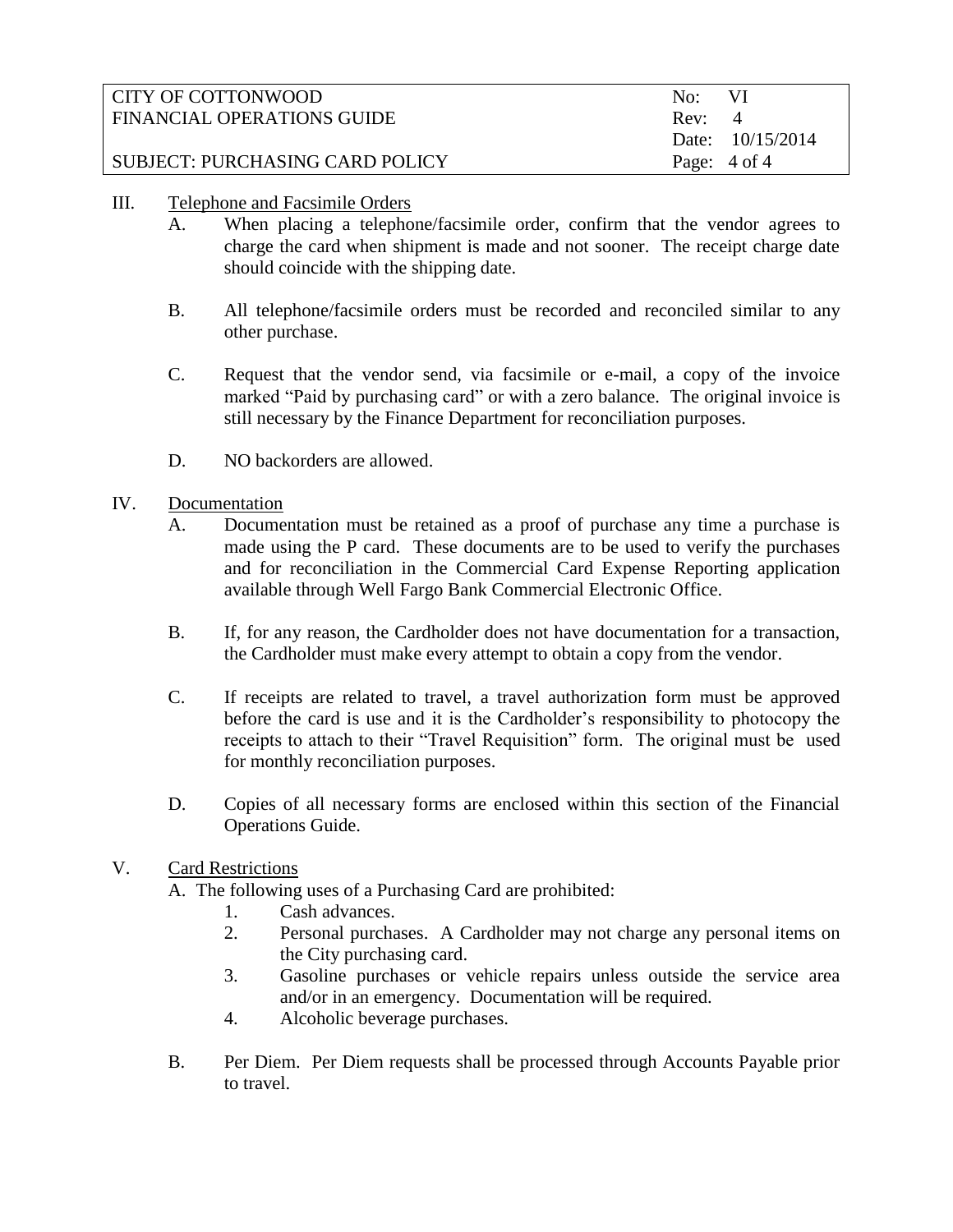| CITY OF COTTONWOOD              | No:    | – VI                    |
|---------------------------------|--------|-------------------------|
| FINANCIAL OPERATIONS GUIDE      | Rev: 4 |                         |
|                                 |        | Date: 10/15/2014        |
| SUBJECT: PURCHASING CARD POLICY |        | Page: $4 \text{ of } 4$ |

- C. Cardholders shall also comply with any applicable departmental restrictions on usage.
- D. A Cardholder may not violate any established procurement requirements, where it pertains to obtaining quotes, when using the City purchasing card.
- VI. Reconciliation and Payment
	- A. At the close of each month, every cardholder will reconcile their own P Card purchases using Wells Fargo's Commercial Card Expense Reporting.
	- B. Any receipts necessary for reconciliation shall be emailed or faxed to Well Fargo by printing the cover sheet available from the reporting application.
	- C. Wells Fargo will email every cardholder at the first of every month that they are ready for reconciliation.
	- D. Reconciliation must be completed by the ninth  $(9<sup>th</sup>)$  of the month following the purchase.
	- E. If unable to submit the required documentation by the due date, please contact the Finance Department as soon as possible.
	- F. Payments are automatic and withdrawn on the  $1<sup>st</sup>$  of the month.
	- G. Any department not responding promptly to the request for information from the Finance Department or in any way delaying the timely monthly processing of the purchasing card account will be assessed the finance charges imposed by the issuing financial institution.

### VII. Disputes

A disputed item could result from numerous circumstances including defective purchases and unauthorized use. The proceeding steps should be taken when an item is being disputed:

- A. Whenever possible, return item(s) to vendor for replacement or credit.
- B. If vendor refuses to replace the item(s) or credit the account, the "Statement of Disputed Item" form will need to be completed.
- C. If unauthorized charges occur, complete the "Statement of Disputed Items" form.
- D. Fax completed "Statement of Disputed Items" form to the Card Issuer at 1-415- 975-6635.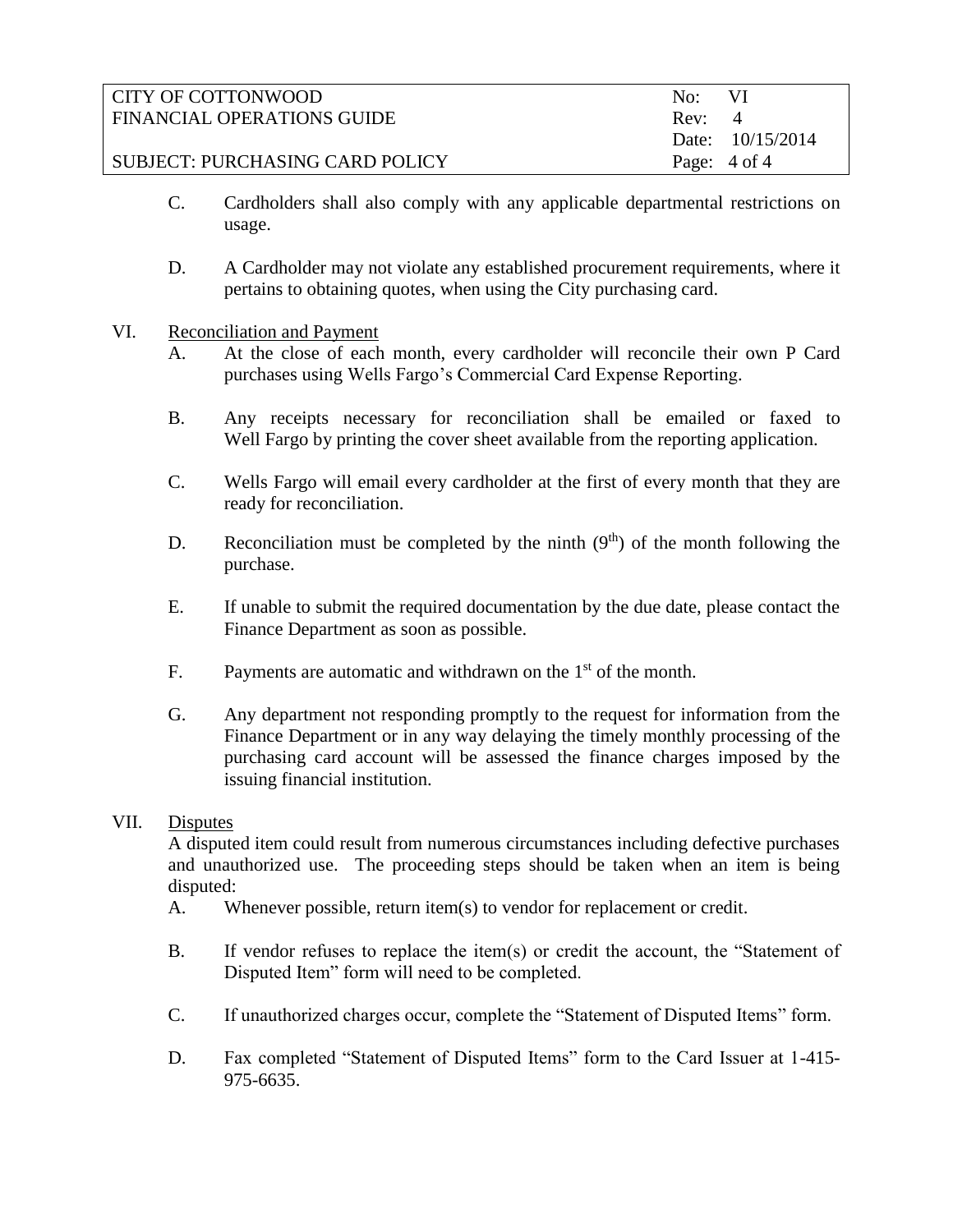| CITY OF COTTONWOOD              | No: VI                  |
|---------------------------------|-------------------------|
| FINANCIAL OPERATIONS GUIDE      | Rev: 4                  |
|                                 | Date: $10/15/2014$      |
| SUBJECT: PURCHASING CARD POLICY | Page: $4 \text{ of } 4$ |

- E. Forward a copy of the "Statement of Disputed Items" form to the Finance Department.
- F. If, after notifying the Card Issuer, the Cardholder is not satisfied with the outcome, the Cardholder may contact the Administrative Services General Manager, or designee for assistance. At this time the Cardholder will need to inform the Administrative Services General Manager of any prior action taken to resolve this dispute.

### VIII. Lost or Stolen Cards

Should any Cardholder lose, suspect of having lost, or have their purchasing card stolen, it is their responsibility to immediately notify the Card Issuer and the Finance Department of the loss. The following steps must be taken to report the loss:

- A. Report the loss immediately to the Purchasing Card Issuer at 1-800-541-2382. They can be reached twenty-four (24) hours a day, seven (7) day a week.
- B. Notify the Finance Department immediately upon discovering that the card is missing.

# IX. Termination / Resigning Employees

- A. All efforts will be made by the Finance Department to obtain the purchasing card, any receipts, and other related forms when a Cardholder employee is terminated or resigns, or when a Cardholder official leaves office.
- B. If the purchasing card cannot be collected, a "Credit Card Maintenance" form shall be completed by the General Manager or City Manager, as may be appropriate, to insure the card is canceled.

### X. Policy Violations

Failure to follow this policy may result in loss of Cardholder privileges and, for employees, may result in disciplinary action, including termination of employment.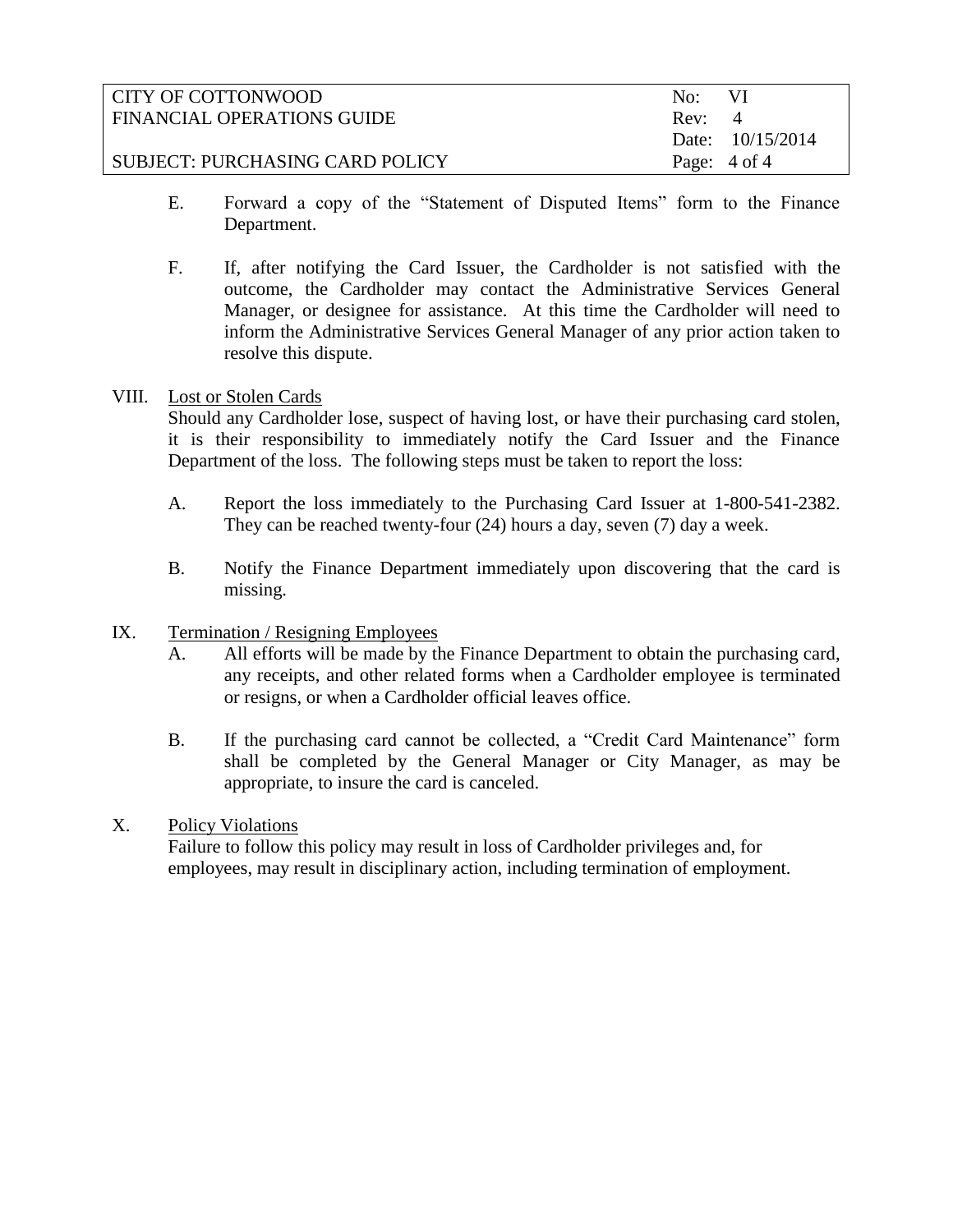# **City of Cottonwood Purchasing Card User Agreement**

- 1. I understand that I am making a financial commitment on behalf of the City of Cottonwood and will strive to obtain the best value for the City.
- 2. I understand that under NO circumstance will I use the purchasing card to make personal purchases, either for others or myself.
- 3. I will follow the established Purchasing Card policy. I understand that failure to do so may result in either loss of privileges or other disciplinary actions, including termination of employment.
- 4. I agree that should I willfully violate the term of this Agreement, I will reimburse the City of Cottonwood for all incurred charges and any fees related to the collection of those charges.
- 5. All receipts received when making a purchasing card purchase will maintained for monthly reconciliation via Wells Fargo Commercial Card Expense Reporting.
- 6. I understand that I am restricted to specific limits when using the purchasing card for purchases.
- 7. I agree that should I leave City of Cottonwood employment, I will return my purchasing card and all appropriate documentation to the Finance Division.
- 8. I will use the City of Cottonwood purchasing cards with the highest degree of personal and professional integrity and ethics, recognizing my responsibility to the public and the City organizations.
- 9. I agree to promptly contact Wells Fargo at 1-800-932-0036 if I lose, misplace, or have my credit card stolen.

I have received, read, understand, and agree to comply with the City of Cottonwood Purchasing Card User Policy.

\_\_\_\_\_\_\_\_\_\_\_\_\_\_\_\_\_\_\_\_\_\_\_\_\_\_\_\_\_ \_\_\_\_\_\_\_\_\_\_\_\_\_\_\_\_\_\_\_\_

Employee Name (Print)

\_\_\_\_\_\_\_\_\_\_\_\_\_\_\_\_\_\_\_\_\_\_\_\_\_\_\_\_\_

Employee Signature Date

City of Cottonwood Form FOG-VIa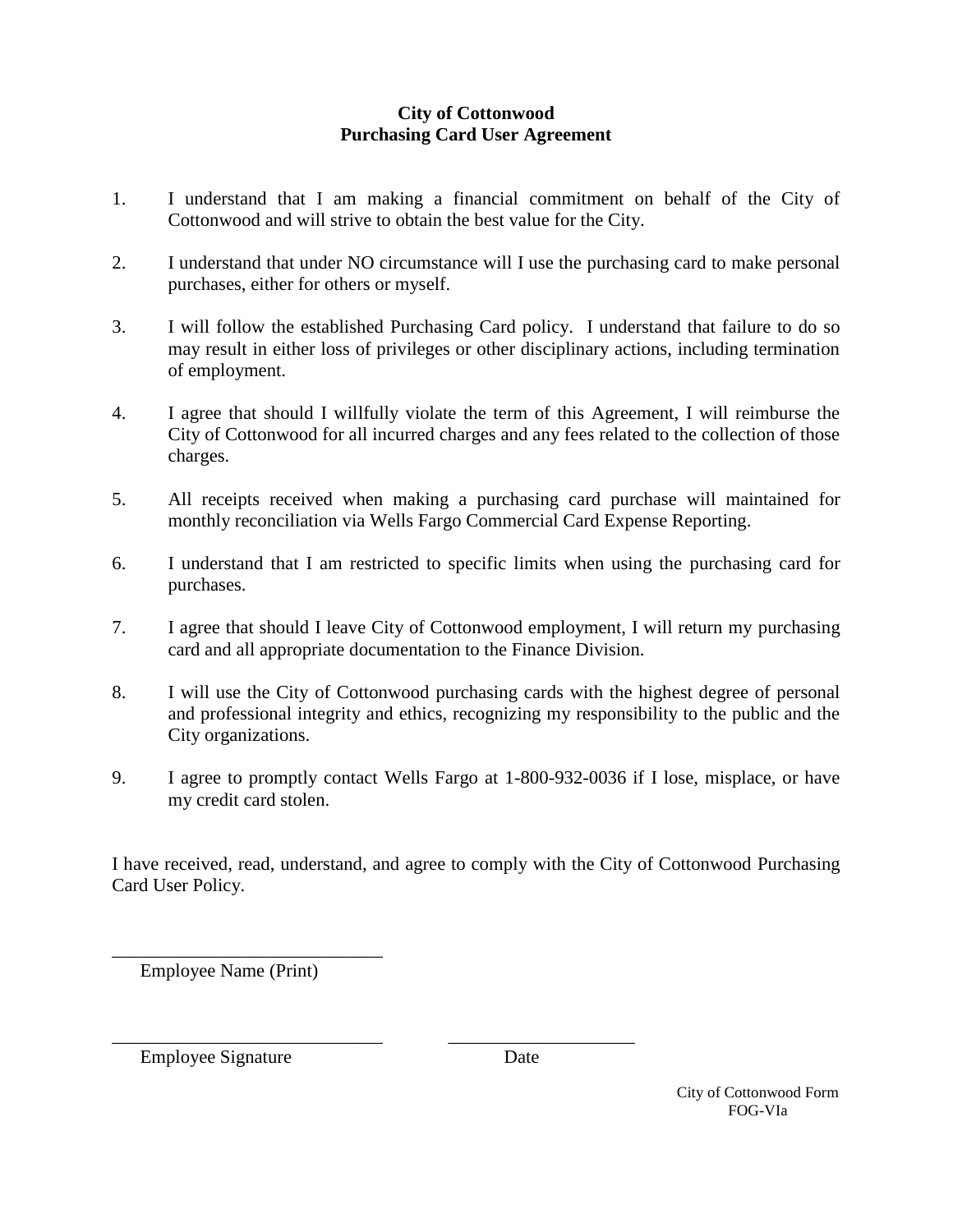# Request for City of Cottonwood Purchasing Card

| To:                    | <b>Finance Department</b>     |                                                                                       |  |  |  |
|------------------------|-------------------------------|---------------------------------------------------------------------------------------|--|--|--|
| From:                  | Department                    |                                                                                       |  |  |  |
| Subject:               | Request for Purchasing Card   |                                                                                       |  |  |  |
|                        |                               | I request that the following employee be issued a City of Cottonwood purchasing card. |  |  |  |
|                        |                               |                                                                                       |  |  |  |
| Permanent Issue:       |                               |                                                                                       |  |  |  |
|                        |                               |                                                                                       |  |  |  |
|                        |                               |                                                                                       |  |  |  |
| Reason for request:    |                               |                                                                                       |  |  |  |
|                        |                               |                                                                                       |  |  |  |
|                        |                               |                                                                                       |  |  |  |
| Approved: ____________ |                               |                                                                                       |  |  |  |
|                        | <b>Employee Signature</b>     | <b>General Manager Signature</b>                                                      |  |  |  |
|                        | <b>City Manager Signature</b> | <b>Administrative Services</b><br>General Manager Signature                           |  |  |  |

City of Cottonwood Form FOG-VIb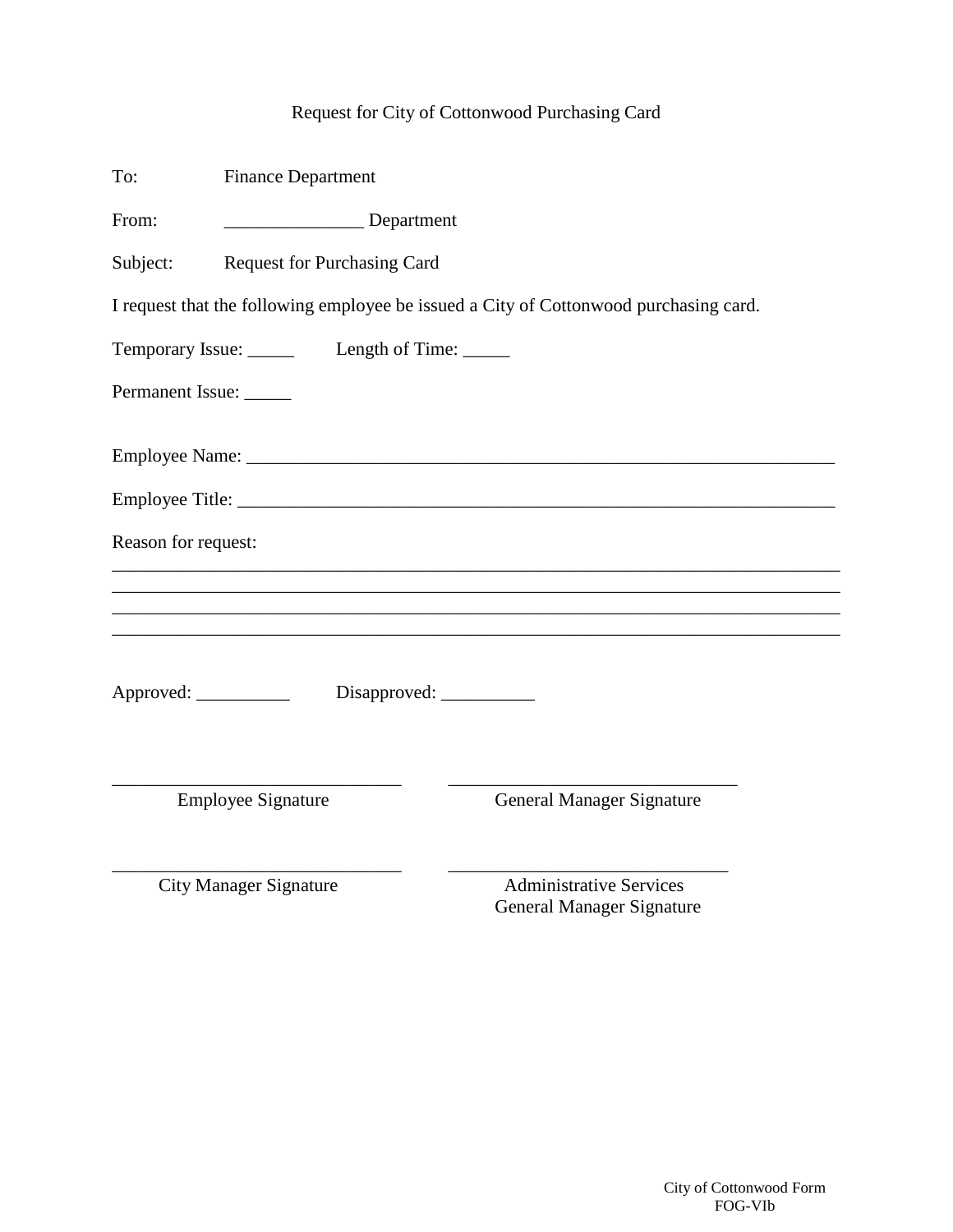### **City of Cottonwood Purchasing Card Statement of Disputed Item**

Instructions: You should first make a good-faith effort to settle a claim or disputed charge directly with the vendor. If unable to resolve the dispute with the vendor, complete this form and fax to the Purchasing Card Issuer. Forward a copy of this statement to the Finance Division if you are not satisfied with the results of the Credit Card Issuer.

Fax to: Wells Fargo Merchant Dispute Department Fax # (415) 975-6635

# **Please check only** *one* **of the following:**

#### **Unauthorized Transaction**  $\Box$

I did not authorize, nor did I authorize anyone else to engage in this transaction. No goods or services represented by the above charge were received by me or anyone I authorized. My purchasing card was in my possession at the time of the transaction.

#### $\Box$ **Charge amount does not agree with the order authorizing the charge**

The amount entered on the sales receipt was changed from \$\_\_\_\_\_\_\_\_\_\_\_ to  $\frac{1}{2}$  . I have enclosed a copy of the unaltered sales receipt.

#### $\Box$ **Merchandise or Services Not Received**

I have not received the merchandise or services represented by the above transaction. The expected delivery date or services was . (On City letterhead, please describe any attempts to resolve this matter with the vendor, the date(s) you contacted them and their response.)

#### **Disputed Transaction**  $\Box$

I did engage in the above transaction, which I am now disputing. I have contacted the vendor, but I have been unable to return the merchandise and /or I have been unsuccessful in reaching an acceptable resolution with them. (On letterhead, please describe your attempt to resolve this matter with the vendor, the date(s) you contacted them and their response.)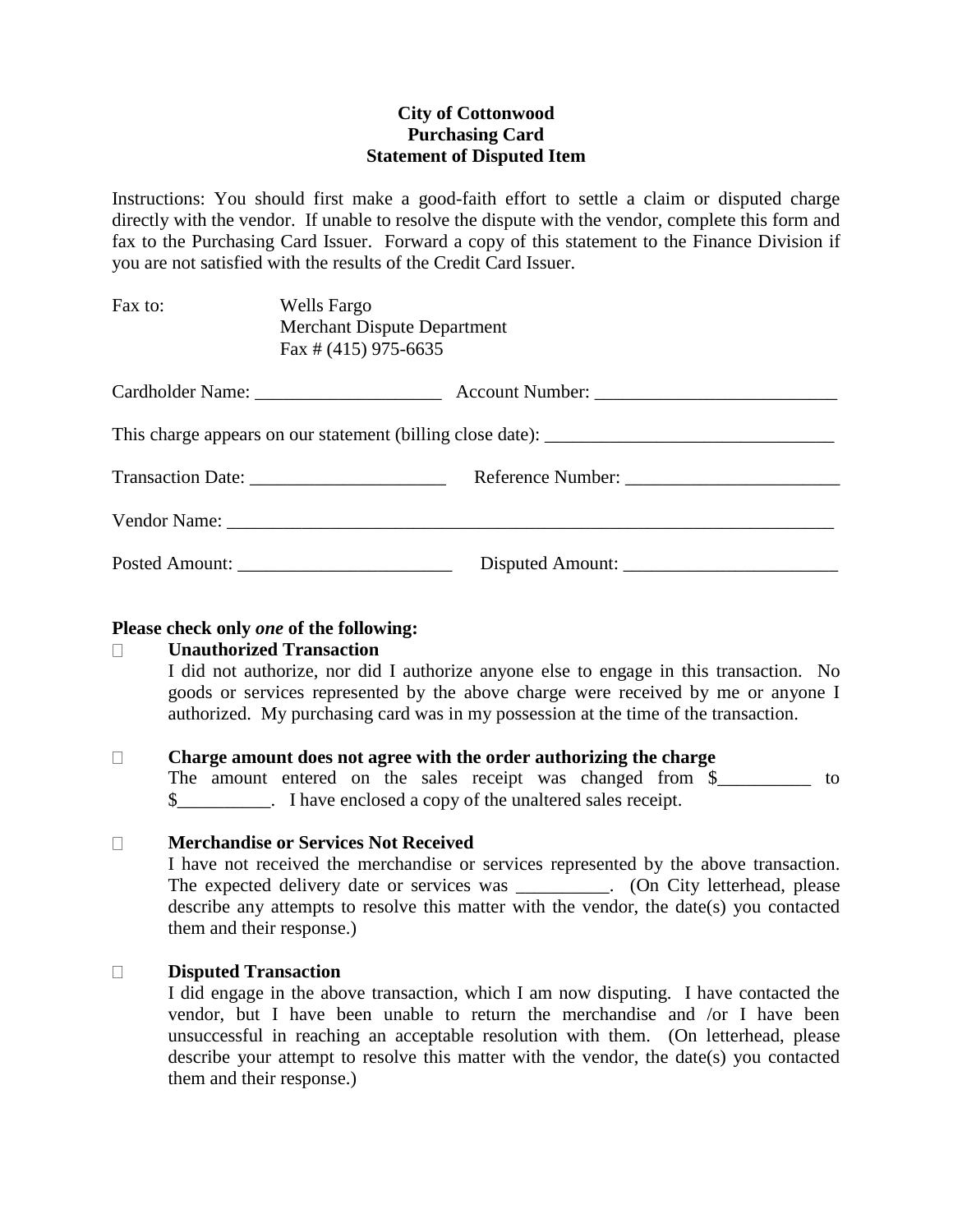#### $\Box$ **Double or Multiple Charges**

My purchasing card account has been doubled charged. The first charged appeared on the \_\_\_\_\_\_\_\_\_\_ (date) billing statement.

\_\_\_\_\_\_\_\_\_\_\_\_\_\_\_\_\_\_\_\_\_\_\_\_\_\_\_\_\_\_\_\_\_\_\_\_\_\_\_\_\_\_\_\_\_\_\_\_\_\_\_\_\_\_\_\_\_\_\_\_\_\_\_\_\_\_\_\_\_\_\_\_

#### **Defective or Wrong Merchandise**  $\Box$ I returned the merchandise on \_\_\_\_\_\_\_\_\_\_\_\_\_\_\_ because it was: (check one)  $\Box$  defective  $\Box$  wrong size  $\Box$  wrong color  $\Box$  wrong quantity (Please enclose proof of return)

\_\_\_\_\_\_\_\_\_\_\_\_\_\_\_\_\_\_\_\_\_\_\_\_\_\_\_\_\_\_ \_\_\_\_\_\_\_\_\_\_\_\_\_\_\_\_\_\_\_\_

#### **Other (Explain)**  $\Box$

Cardholder Signature Date

City of Cottonwood Form FOG-VId